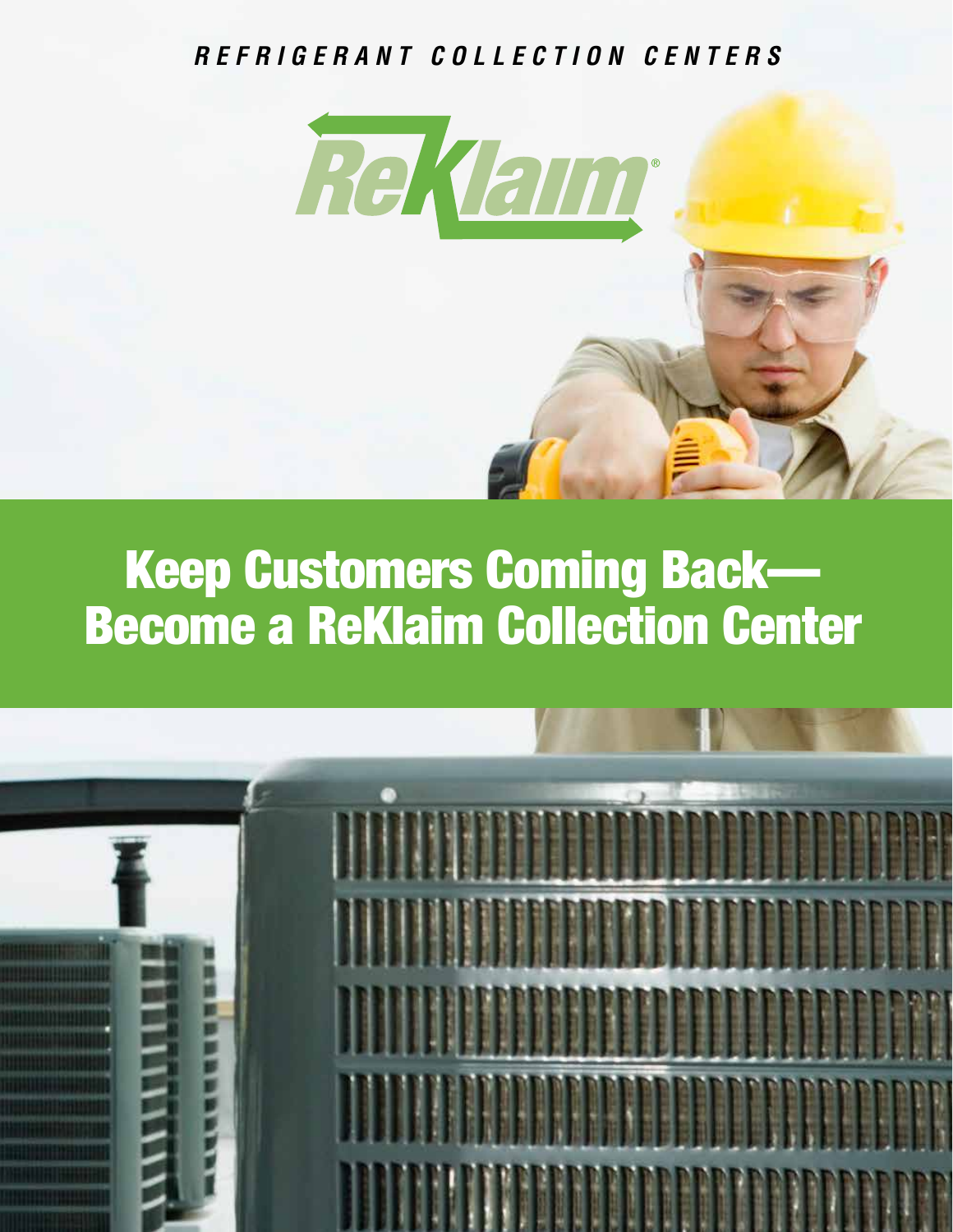# A quick, convenient, easy return program designed for today's busy wholesaler.



ASPEN supports the program with in-store promotional materials *BECOME A REFRIGERANT COLLECTION CENTER TODAY!*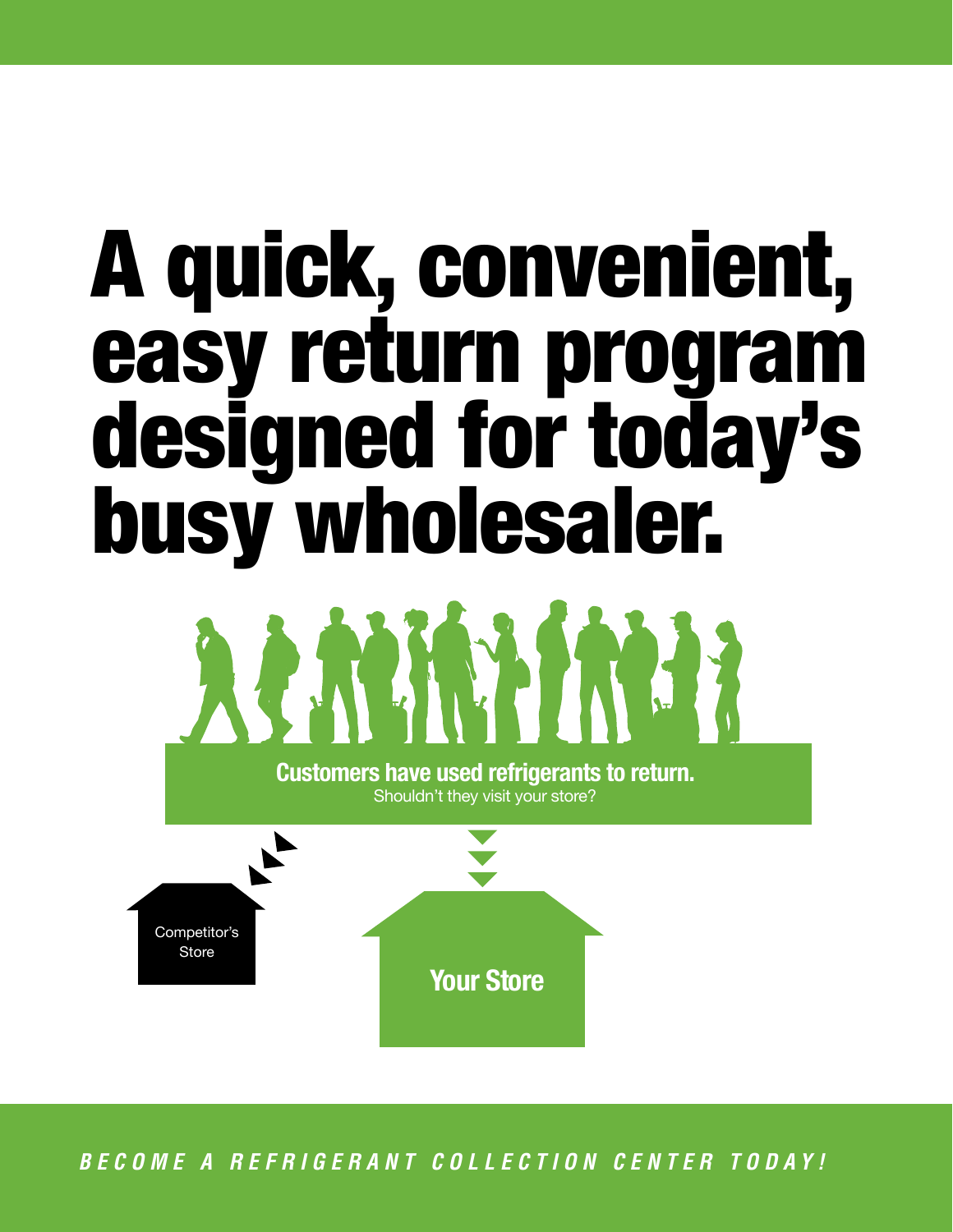

#### Give your customers an additional reason to visit you—not your competitor.

You offer good inventory, pricing, selection and service. But what else can you provide your store and service. But what else can you provide your store of  $\cdot$  A GC Mass customers to keep them coming in?

#### Used refrigerant returns.

HVACR contractors are required by law to recover used refrigerants. When they need to exchange their full cylinders for empty ones, invite them into your store. This is an excellent opportunity to build relationships and revenue from additional sales. When you provide a reclamation program, contractors come to see **you**, the not your competitors.

ASPEN makes reclamation fast and easy. Become an ASPEN ReKlaim Collection Center to provide a helpful service to contractors while receiving refrigerant analysis and payment in 30 days.

#### As a ReKlaim Collection Center you'll receive:

- **ur competitor.**<br> **CUST COMPETITION CONSTRUSTED CONSTRUSTION CONFIDENTIAL STATE** documentation
	- A GC Mass Spec analysis for every cylinder returned to ASPEN (ensuring the most accurate results among refrigerant reclaimers)
	- A continuous supply of empty recovery cylinders to support your customer swap programs
	- Timely payments
	- The strength and reputation of ASPEN, one of the most respected names in the packaged gas industry

#### Get started today!

Contact the ReKlaim support team at 800-473-3766, or email ARI-ReKlaim@ASPENrefrigerants.com.



### **Free program to wholesalers**

ASPEN supports the program with in-store promotional materials and external marketing incuding Google AdWords, direct mail, and ad campaigns direct to contractors.

# 1.

#### **Easy to Use**

ASPEN gives you step-by-step instructions, all the supplies you need, exchange cylinders and FREE pickup.



#### **Backed by ASPEN**

Supported by the largest distributor of refrigerants coast-to-coast, ASPEN Refrigerants. Count on our strong distribution and marketing.



#### **Customers Return for More**

Give customers a reason to come back soon. Build and deepen relationships with customers and enjoy more sales from the service you provide.